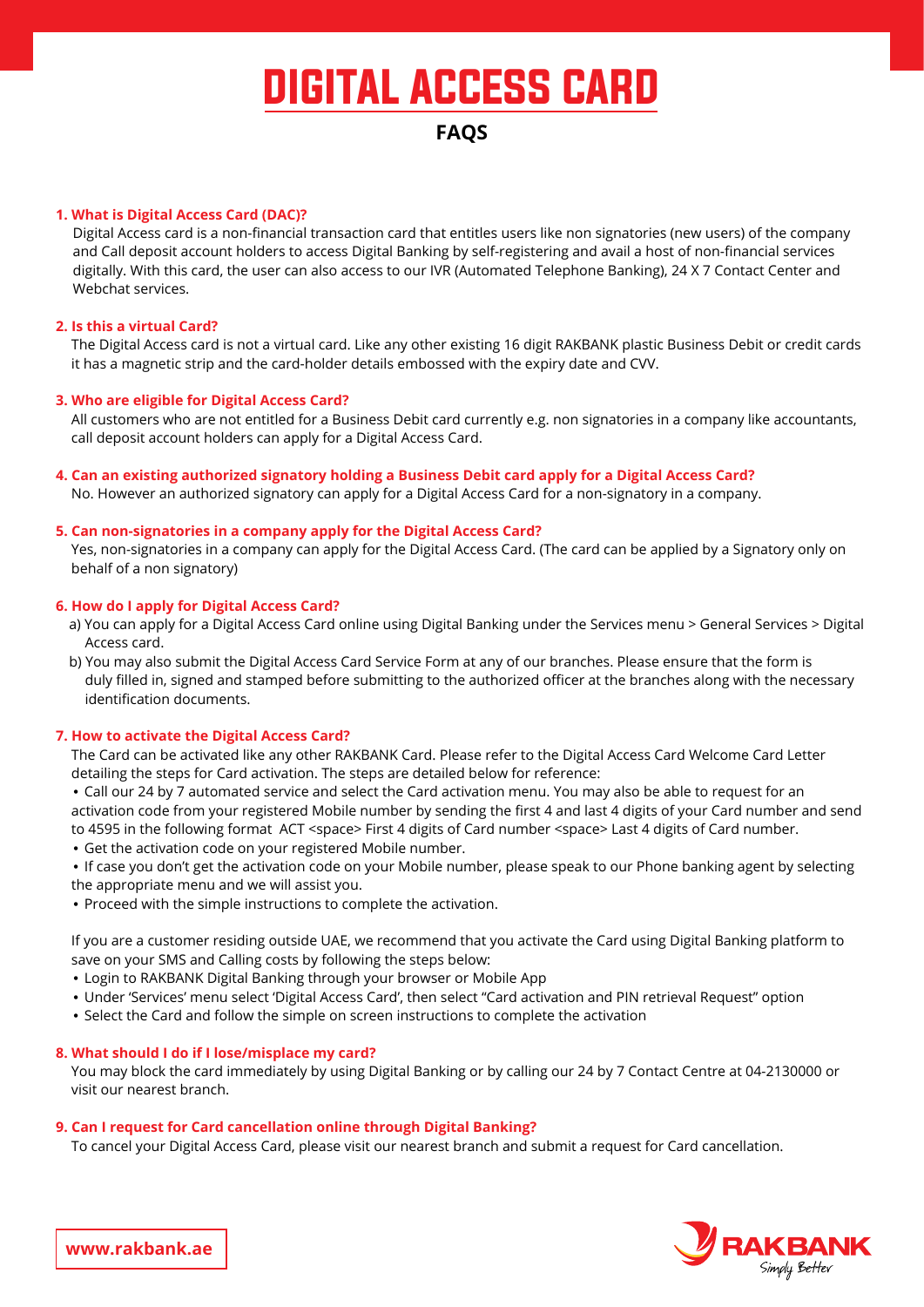# **10. What are the services I can access on Digital Banking using the Digital Access Card?**

- Self-Registration to Digital Banking ( Business Login only).
- . Access authentication functions like resetting/Enabling user ID and Password. (For Existing Digital Banking users e.g. non signatory without maker checker workflow; call deposit account holders)
- Once you self-register to Digital Banking after you receive your Digital Access Card, you will be entitled for the below services in addition to a view only access on all accounts of the company and e-statement request (Business Login only) - Upload renewed Trade license
- Request for Balance confirmation letter
- Request for No Liability Certificate
- Request for reference letter
- Update CRS

# 11. I am a Call Deposit account holder and have applied for Digital Access Card. What should I do next?

| lf you are - |  |
|--------------|--|
|--------------|--|

| New Call Deposit account holder having No Digital                                                                                                                                                                                                                                                                                                                                                                                                                                                                                                                                                                                                                                                                                                                                                                 | <b>Existing Call Deposit account holder having Digital</b>                                                                                                                                                                                                                                                                                                                                                                                                                                        |
|-------------------------------------------------------------------------------------------------------------------------------------------------------------------------------------------------------------------------------------------------------------------------------------------------------------------------------------------------------------------------------------------------------------------------------------------------------------------------------------------------------------------------------------------------------------------------------------------------------------------------------------------------------------------------------------------------------------------------------------------------------------------------------------------------------------------|---------------------------------------------------------------------------------------------------------------------------------------------------------------------------------------------------------------------------------------------------------------------------------------------------------------------------------------------------------------------------------------------------------------------------------------------------------------------------------------------------|
| <b>Banking access</b>                                                                                                                                                                                                                                                                                                                                                                                                                                                                                                                                                                                                                                                                                                                                                                                             | <b>Banking access</b>                                                                                                                                                                                                                                                                                                                                                                                                                                                                             |
| • Once you receive the Card, please activate the card as per<br>the activation steps instructed on Card Welcome Letter.<br>• Next, please register to Digital Banking to set up your user<br>ID and Password as per the instructions on Card Welcome Letter.<br>• Once you set up, please login to Digital Banking on the<br>next business day. By this time your access will be ready.<br>Please note that you will be allowed to do the below:<br>. Inquire on relationship account balances on Digital Banking<br>• Access key services on Digital Banking e.g. CRS update,<br>Upload renewed Trade license, Request for Balance<br>confirmation letter, Request for No Liability Certificate,<br>Request for reference letter<br>• Access IVR, Phone banking and webchat for account and<br>product inquiries | • Once you receive the Card, please activate the card as per<br>the activation steps instructed on Card Welcome Letter.<br>• You can continue using Digital Banking seamlessly without<br>interruption and access the features that you were availing<br>before. With DAC, you get an added privilege to reset your<br>Digital Banking User ID/ Password for which a visit to the<br>branch was required earlier.<br>• Access IVR, Phone banking and webchat for account and<br>product inquiries |

# 12. If I am an existing Digital Banking user, having a view only access on the accounts, do I still get an access to the above additional services once I get a Digital access Card?

No. Your existing access and privileges doesn't change with Digital Access Card. However you would be able to Reset your disabled Digital Banking User ID/ Password and avail account inquiry services on IVR (Automated Telephone Banking service).

# 13. If I cancel my Digital Access Card, will it also remove my Digital Banking Access?

No. Digital access Card cancellation does not remove your Digital Banking access. Remember, Digital access Card is just a medium for you to self-register to Digital Banking, reset your forgotten/disabled user id and password. Digital banking access needs to be cancelled as per the existing process.

#### **14. Can I use this Card to access ATM for Cash withdrawal and other services?**

No. The Card can be used only to access Digital Banking. You can also use the card for inquiries regarding account details on IVR and to speaking to our 24 by 7 phone-banking representative.

#### **15. Can I use this card for merchant e-commerce transactions or POS terminals?** .No

# 16. Can I access the complete set of services on automated Telephone banking service / IVR using Digital Access Card **?authentication**

No. You will only be able to avail inquiry access on your account as well as to speak to our Phone Banking agent.